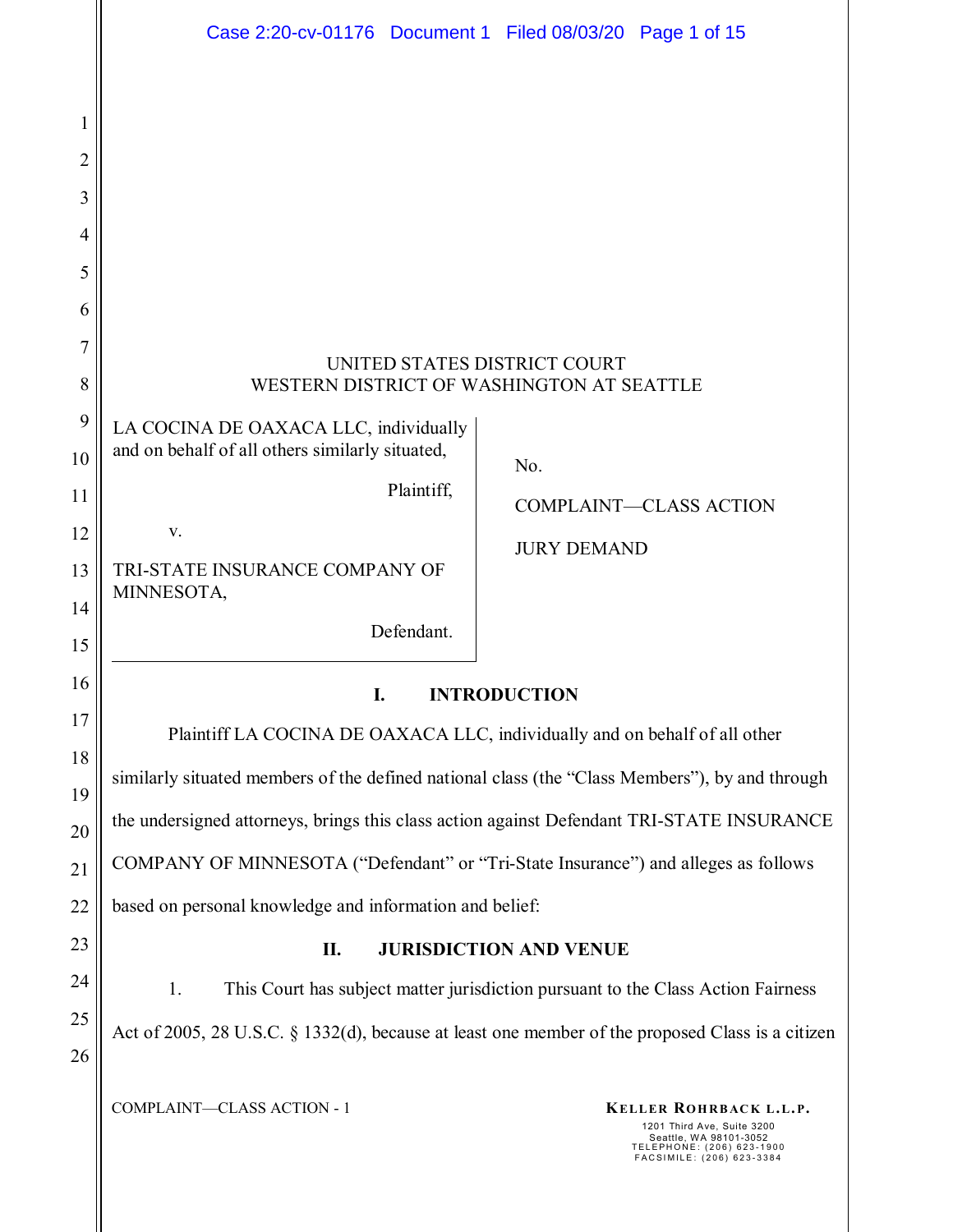#### Case 2:20-cv-01176 Document 1 Filed 08/03/20 Page 2 of 15

of a state different from that of Defendant, the proposed Class has more than 100 class members, and the aggregate amount in controversy exceeds \$5,000,000. The Court has supplemental jurisdiction over Plaintiff's state law claims under 28 U.S.C. § 1367.

2. This Court has personal jurisdiction over Defendant because Defendant registered to do business in Washington, has sufficient minimum contacts in Washington, and otherwise intentionally avails itself of the markets within Washington through its business activities, such that the exercise of jurisdiction by this Court is proper. Moreover, jurisdiction exists because Plaintiff's claims arise out of and directly relate to Defendant's contacts with Washington. Plaintiff has standing to bring each claim against Defendant as a class representative whose claims are typical and common of the class under Fed. R. Civ. P. 23.

3. Venue is proper in this District pursuant to 28 U.S.C. § 1391(b)(3) because the Court has personal jurisdiction over Defendant; a substantial portion of the alleged wrongdoing occurred in this District and the state of Washington; and Defendant has sufficient contacts with this District and the state of Washington.

4. Venue is proper in the Western District of Washington pursuant to 28 U.S.C. §1391(b)(2) because a substantial part of the events or omissions giving rise to the claims at issue in this Complaint arose in this District. Plaintiff's place of business is located in Seattle, King County, Washington. This action is therefore appropriately filed in the Seattle Division because a substantial portion of the events giving rise to this lawsuit arose in King County.

### **III. PARTIES**

5. Plaintiff La Cocina de Oaxaca owns and operates a dine-in restaurant and bar, La Cocina Oaxaqueña, located at 1216 Pine St. in Seattle, King County, Washington.

COMPLAINT—CLASS ACTION - 2 **KELLER ROHRBACK L.L.P.**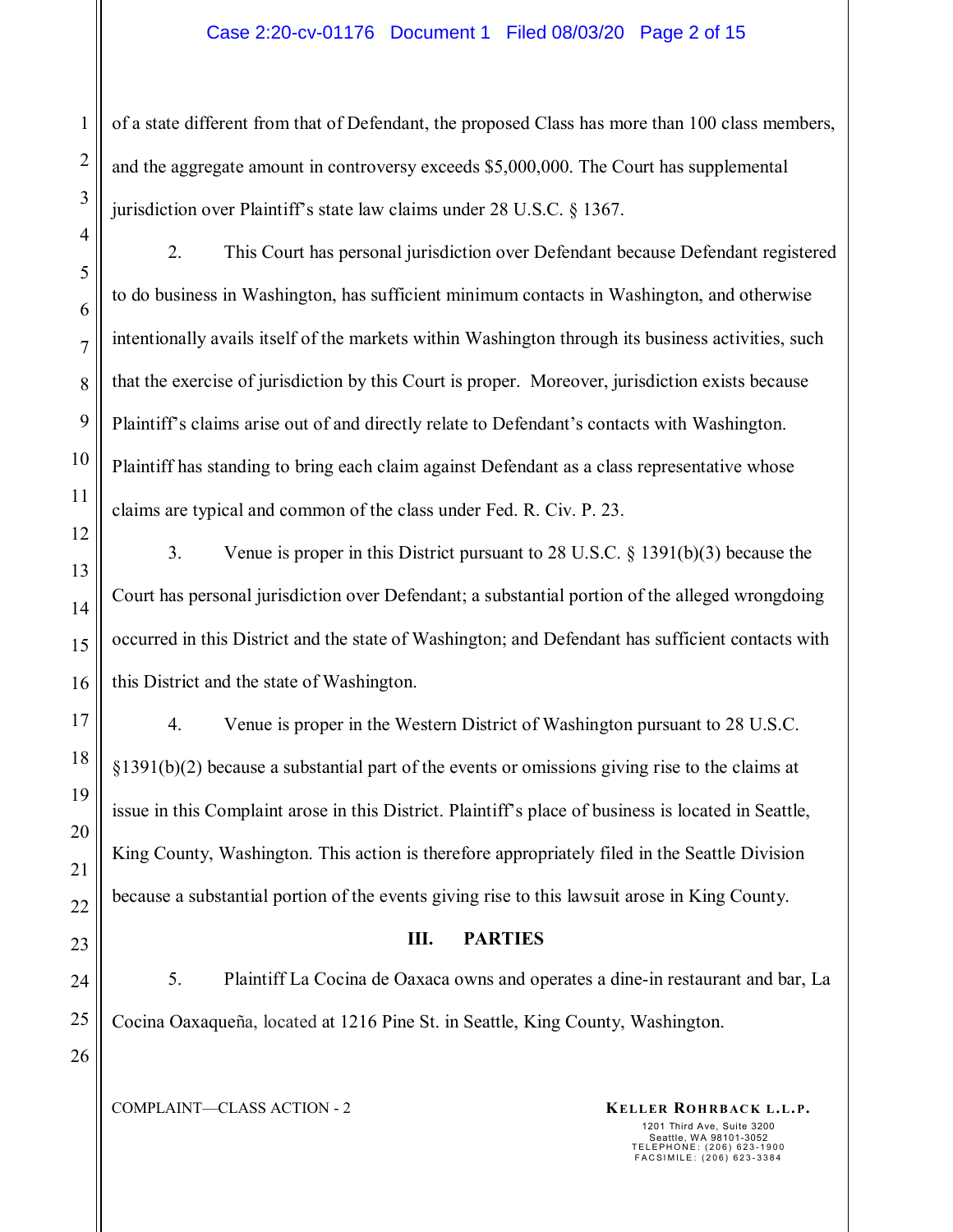6. Defendant Tri-State Insurance is an Iowa corporation with its headquarters and principal place of business in Urbandale, Iowa.

7. Tri-State Insurance is authorized to write, sell, and issue business insurance policies in forty-seven states, including the state of Washington. Tri-State Insurance conducted business within these states by selling and issuing business insurance policies to policyholders, including La Cocina de Oaxaca.

### **IV. NATURE OF THE CASE**

8. This lawsuit is filed to insure that Plaintiff and other similarly-situated policy holders receive the insurance benefits to which they are entitled and for which they have paid.

9. Plaintiff owns and operates the restaurant La Cocina Oaxaqueña, located in Seattle's Capitol Hill neighborhood.

10. La Cocina Oaxaqueña specializes in authentic, homemade Mexican food from the Oaxaca region of southern Mexico. The restaurant offers a full-service bar, bar seating, and sitdown dining.

11. The restaurant business property includes tables, chairs, durable tableware (including glassware, serving ware, and utensils), and other items and equipment designed to facilitate indoor and in-person dining.

12. Tri-State Insurance issued one or more insurance policies to Plaintiff, including an Advantage Commercial Policy and related endorsements (collectively, "the Policy"), insuring Plaintiff's property and business practice and other coverages from February 4, 2020 to February 4, 2021.

25 26

1

2

3

4

5

6

7

8

9

10

11

12

13

14

15

16

17

18

19

20

21

22

23

24

COMPLAINT—CLASS ACTION - 3 **KELLER ROHRBACK L.L.P.**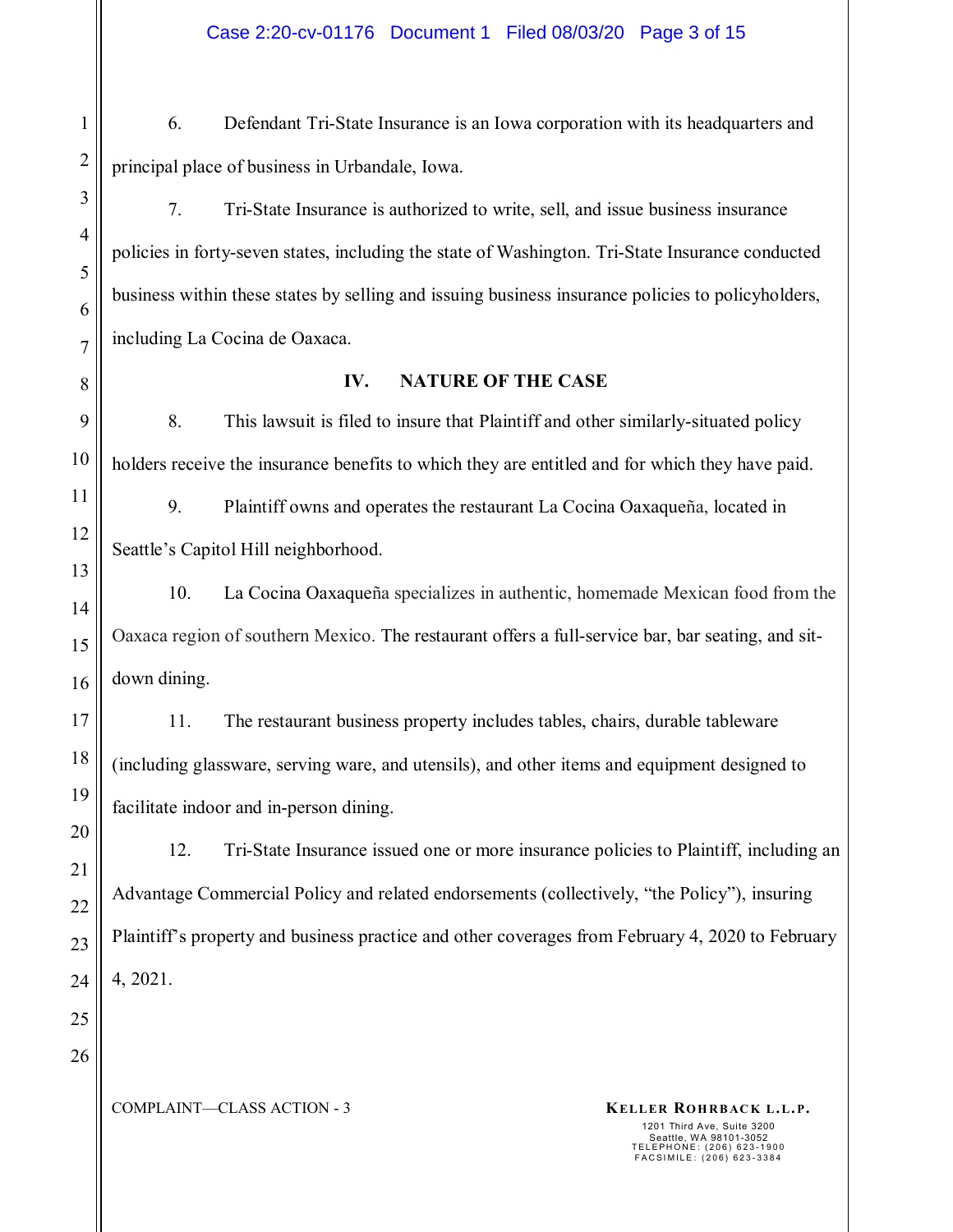13. Plaintiff's business property includes property owned and/or leased by Plaintiff and used for the specific purpose of operating a dine-in restaurant and bar and other related business activities.

14. The Policy issued by Defendant is an "all-risk" policy that provides broad property and business interruption coverage except where excluded.

15. Tri-State Insurance Businessowners Property Coverage promises to pay Plaintiff for risks of "direct physical loss of or damage" to covered property and includes coverage for risks of "loss of or damage to" covered property.

16. Tri-State Insurance's Businessowners Property Coverage provides Plaintiff with Business Income Coverage, Extended Business Income Coverage, Extra Expense Coverage, and Civil Authority Coverage.

17. Plaintiff paid all premiums for the coverage when due.

18. On or about January 2020, the United States of America saw its first cases of persons infected by COVID-19, which has been designated a worldwide pandemic.

19. COVID-19 remains stable and transmittable in aerosols for up to three hours and up to two or three days on certain surfaces. Persons infected with COVID-19 can be asymptomatic. COVID-19 is spread by breathing, talking, and touching shared or common objects or surfaces. Guidance issued by the United States Centers for Disease Control  $\&$ Prevention recommends avoiding indoor activities and maintaining social distance of at least six feet between people to slow or stop the spread of COVID-19.<sup>1</sup>

COMPLAINT—CLASS ACTION - 4 **KELLER ROHRBACK L.L.P.** 

<sup>&</sup>lt;sup>1</sup> *Coronavirus Disease 2019 (COVID-19): Personal and Social Activities*, Centers for Disease Control & Prevention (updated July 30, 2020), https://www.cdc.gov/coronavirus/2019-ncov/daily-life-coping/personalsocial-activities.html.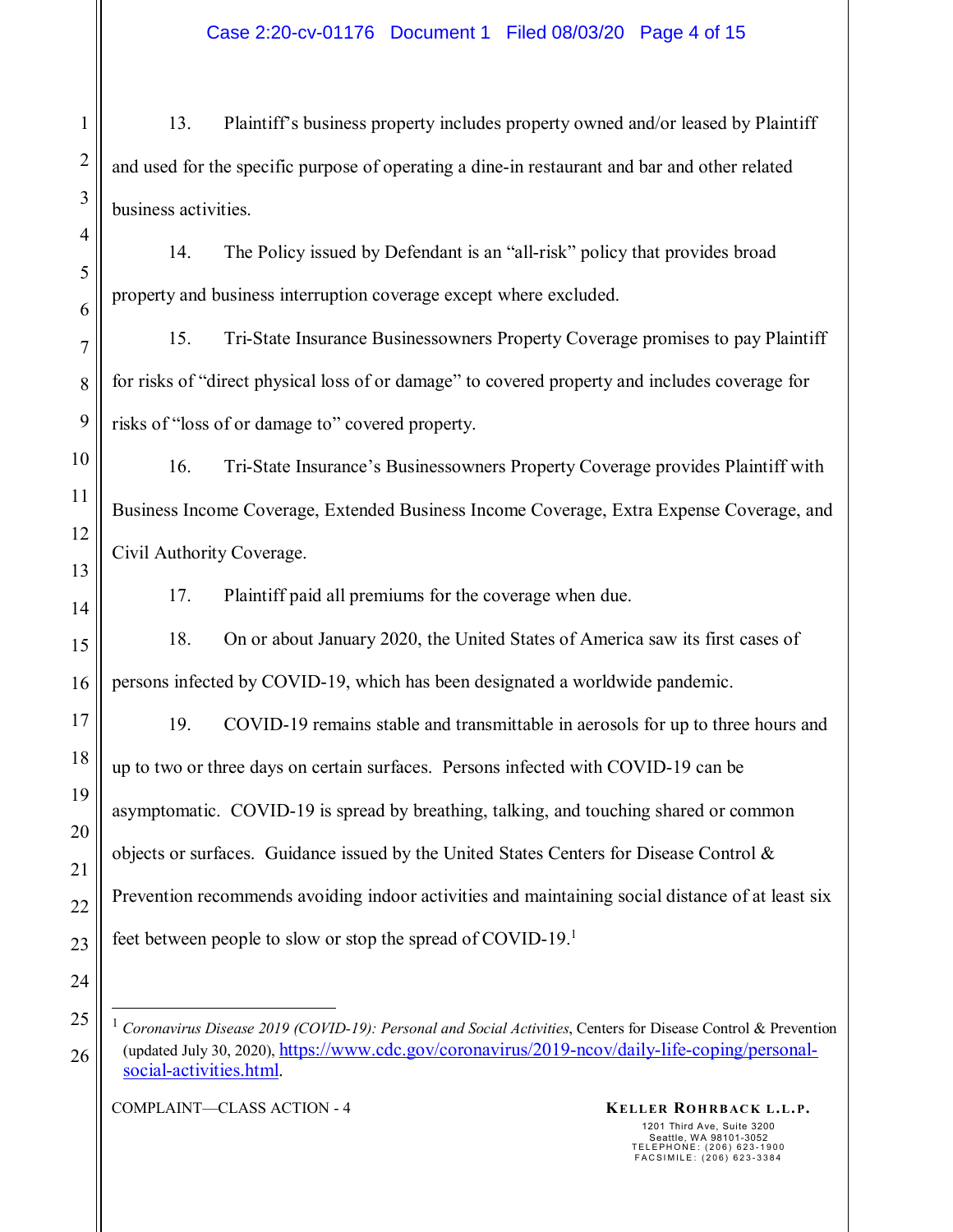20. On February 29, 2020, Washington Governor Jay Inslee issued Proclamation 20- 5, declaring a State of Emergency for all counties in the state of Washington as the result of COVID-19. Thereafter, he issued a series of certain proclamations and orders affecting many persons and businesses in Washington, whether infected with COVID-19 or not, requiring certain public health precautions.

21. On March 16, 2020, Governor Inslee issued Proclamation 20-13, entitled, "Statewide Limits: Food and Beverage Services, Areas of Congregation."

22. Proclamation 20-13 states that "the COVID-19 disease has and continues to spread quickly across the state of Washington, beyond the original community outbreaks in King, Pierce, and Snohomish counties…."

23. Proclamation 20-13 prohibits "any number of people from gathering in any public venue in which people congregate for purposes of . . . food and beverage service[.]" The proclamation prohibits "the onsite consumption of food and/or beverages in a public venue" from March 17, 2020, to March 31, 2020.

24. Proclamation 20-13 states that one of the reasons for its restrictions is that "the worldwide COVID-19 pandemic and its progression in Washington State continues to threaten the life and health of our people as well as the economy of Washington State, and remains a public disaster affecting life, health, property, or the public peace."

25. On March 23, 2020, Governor Inslee issued Proclamation 20-25, "Stay Home— State Healthy." The proclamation, which amends Proclamation 20-13, requires that "[a]ll people in Washington State [ ] immediately cease leaving their home or place of residence except: (1) to conduct or participate in essential activities, and/or (2) for employment in essential business

1

2

3

4

5

6

7

8

9

10

11

12

13

14

15

16

17

18

19

20

21

22

23

24

25

26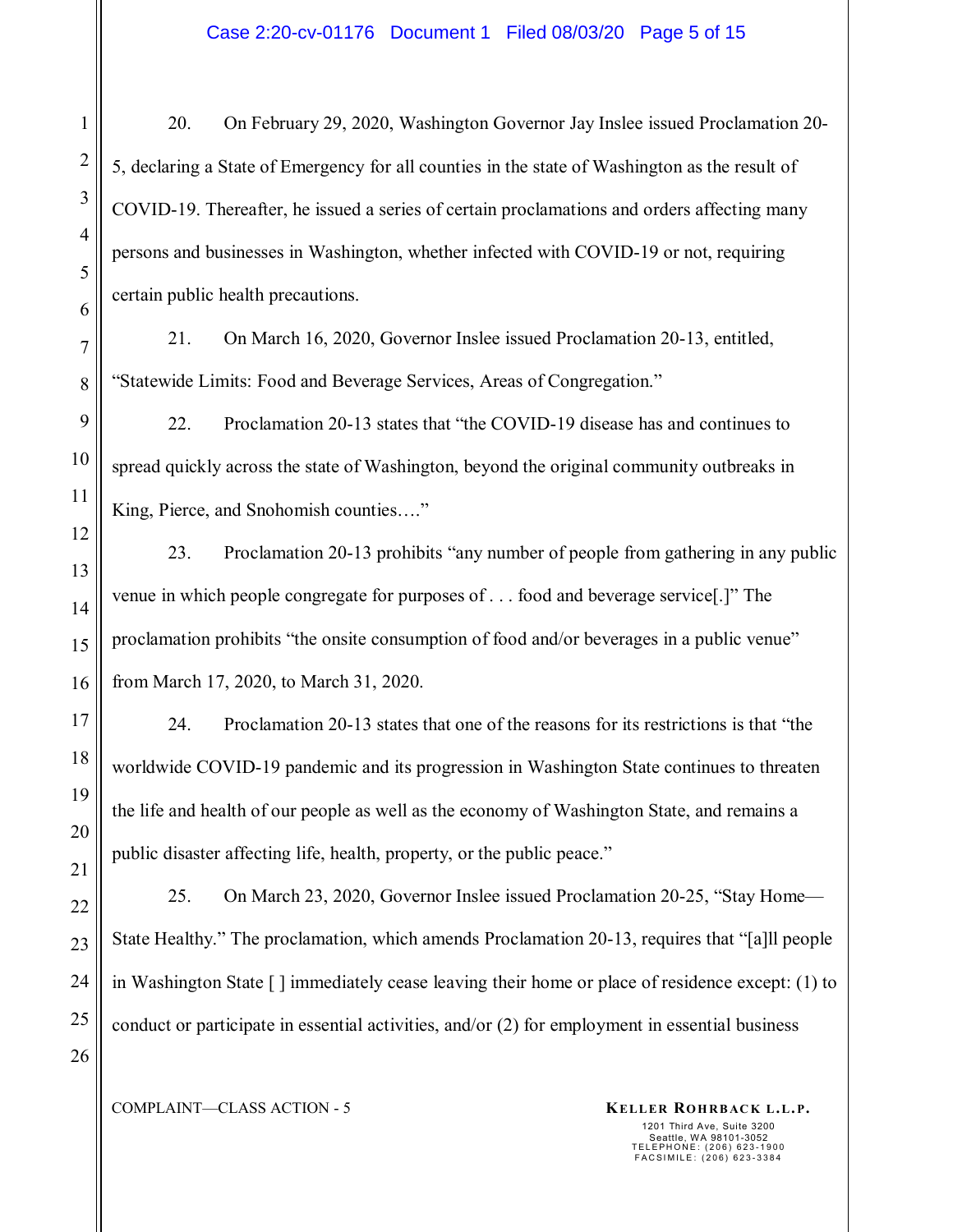### Case 2:20-cv-01176 Document 1 Filed 08/03/20 Page 6 of 15

1 2 activities." The proclamation prohibits "all non-essential businesses in Washington State from conducting business, within the limitations provided herein."

26. Governor Inslee's Proclamations and Orders related to COVID-19 have been extended and modified from time to time.

27. By order of Governor Inslee, restaurants including Plaintiff were prohibited from operating their businesses except according to the terms of the proclamations and orders.

28. Governors and civil authorities in other states have issued similar orders and proclamations, for similar reasons.

29. Plaintiff closed its restaurant on or about March 16, 2020 due to Proclamation 20- 13.

30. Plaintiff began offering some take-away meals for customers beginning about May 28, 2020. However, customers were still prohibited from entering Plaintiff's restaurant, using Plaintiff's tables, chairs, or durable tableware, or consuming any food or drink on its premises.

31. In late June 2020, Plaintiff was able to have a limited number of customers enter its dining room and eat meals on its premises. However, to comply with state requirements, Plaintiff is operating at a dramatically reduced capacity. Much of Plaintiff's insured property, including its bar seating, tables, chairs, and tableware are still physically unused and unusable due to state requirements to socially distance customers and to operate at a reduced capacity.

32. La Cocina de Oaxaca has not been able to use its restaurant for its full insured purposed of full sit-down dining and bar.

3

4

5

6

7

8

9

10

11

12

13

14

15

16

17

18

19

20

21

COMPLAINT—CLASS ACTION - 6 **KELLER ROHRBACK L.L.P.**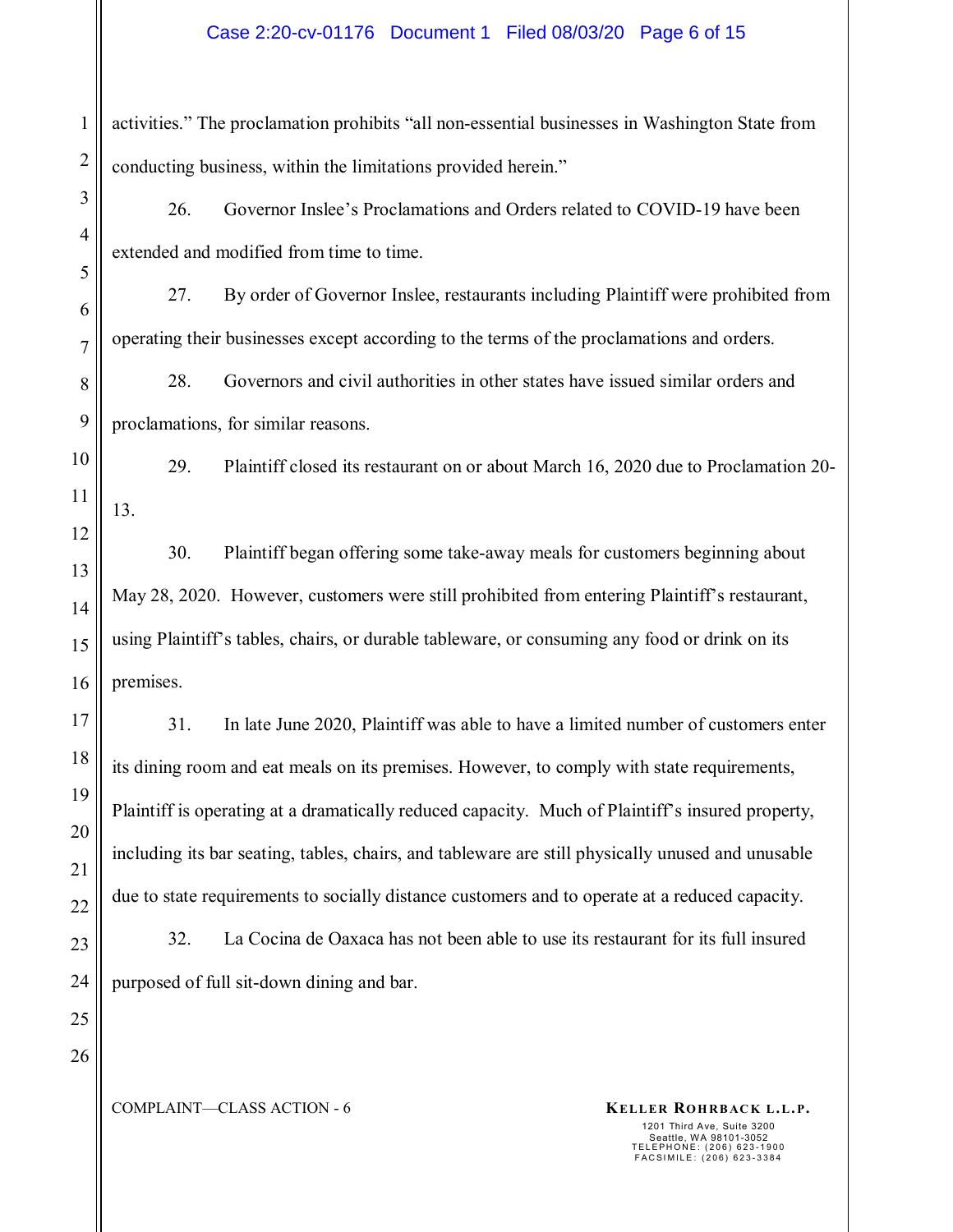1 2 33. Plaintiff's property has sustained direct physical loss and/or damages related to COVID-19 and/or the proclamations and orders.

34. Plaintiff's property will continue to sustain direct physical loss or damage covered by the Tri-State Insurance policy or policies, including but not limited to business income, extra expense, interruption by civil authority, and other expenses.

35. Plaintiff's property cannot be used for its intended purposes.

36. As a result of the above, Plaintiff has experienced and will experience loss

covered by the Tri-State Insurance policy or policies.

3

4

5

6

7

8

9

10

11

12

13

14

15

16

17

18

19

20

21

22

23

24

25

26

37. Plaintiff filed a claim on March 19, 2020 for losses covered by the Policy. Tri-

State Insurance denied coverage on May 8, 2020 by letter to Plaintiff.

38. Tri-State Insurance's May 8, 2020 denial letter to La Cocina de Oaxaca states:

Tri-State Insurance has completed its investigation of the claim filed for reduced sales . . . resulting from the state of emergency declared in Washington State concerning the COVID-19 viral outbreak . . . [T]here is no coverage for this claim.

39. Upon information and belief, Tri-State Insurance has denied and will deny

coverage to other similarly situated policyholders.

## **V. CLASS ACTION ALLEGATIONS**

40. This matter is brought by Plaintiff on behalf of itself and those similarly situated,

under Federal Rules of Civil Procedure 23(b)(1), 23(b)(2), and 23(b)(3).

41. The Classes that Plaintiff seeks to represent are defined as:

A. *Business Income Breach of Contract Class:* All persons and entities in the United States issued a Tri-State Insurance policy with Business Income Coverage

who suffered a suspension of their business at the covered premises related to COVID-19

COMPLAINT—CLASS ACTION - 7 **KELLER ROHRBACK L.L.P.**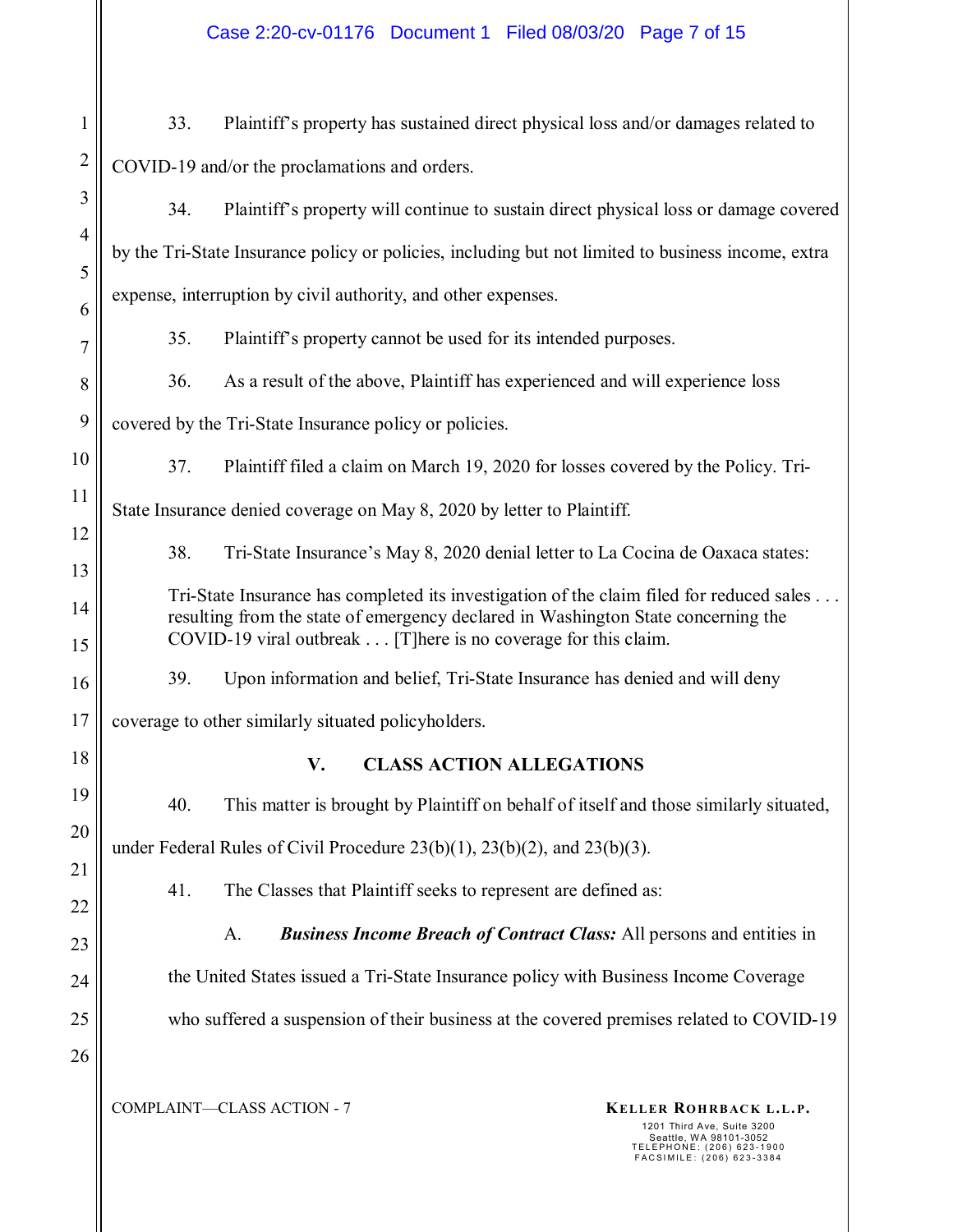and/or orders issued by Governor Inslee, other Governors, and/or other civil authorities and whose Business Income claim has been denied by Tri-State Insurance.

B. *Business Income Declaratory Relief Class:* All persons and entities in the United States issued a Tri-State Insurance policy with Business Income Coverage who suffered a suspension of their business at the covered premises related to COVID-19 and/or orders issued by Governor Inslee, other Governors, and/or other civil authorities.

C. *Extended Business Income Breach of Contract Class*: All persons and entities in the United States issued a Tri-State Insurance policy with Extended Business Income Coverage who suffered a suspension of their business at the covered premises related to COVID-19 and/or orders issued by Governor Inslee, other Governors, and/or other civil authorities and whose Extended Business Income claim has been denied by Tri-State Insurance.

D. *Extended Business Income Declaratory Relief Class:* All persons and entities in the United States issued a Tri-State Insurance policy with Extended Business Income Coverage who suffered a suspension of their business at the covered premises due to COVID-19 related to COVID-19 and/or orders issued by Governor Inslee, other Governors, and/or other civil authorities.

E. *Extra Expense Breach of Contract Class:* All persons and entities in the United States issued a Tri-State Insurance policy with Extra Expense Coverage who incurred expenses while seeking to minimize losses from the suspension of business at the covered premises in connection with COVID-19 and/or orders issued by Governor Inslee, other Governors, and/or other civil authorities and whose Extra Expense claim has been denied by Tri-State Insurance.

COMPLAINT—CLASS ACTION - 8 **KELLER ROHRBACK L.L.P.**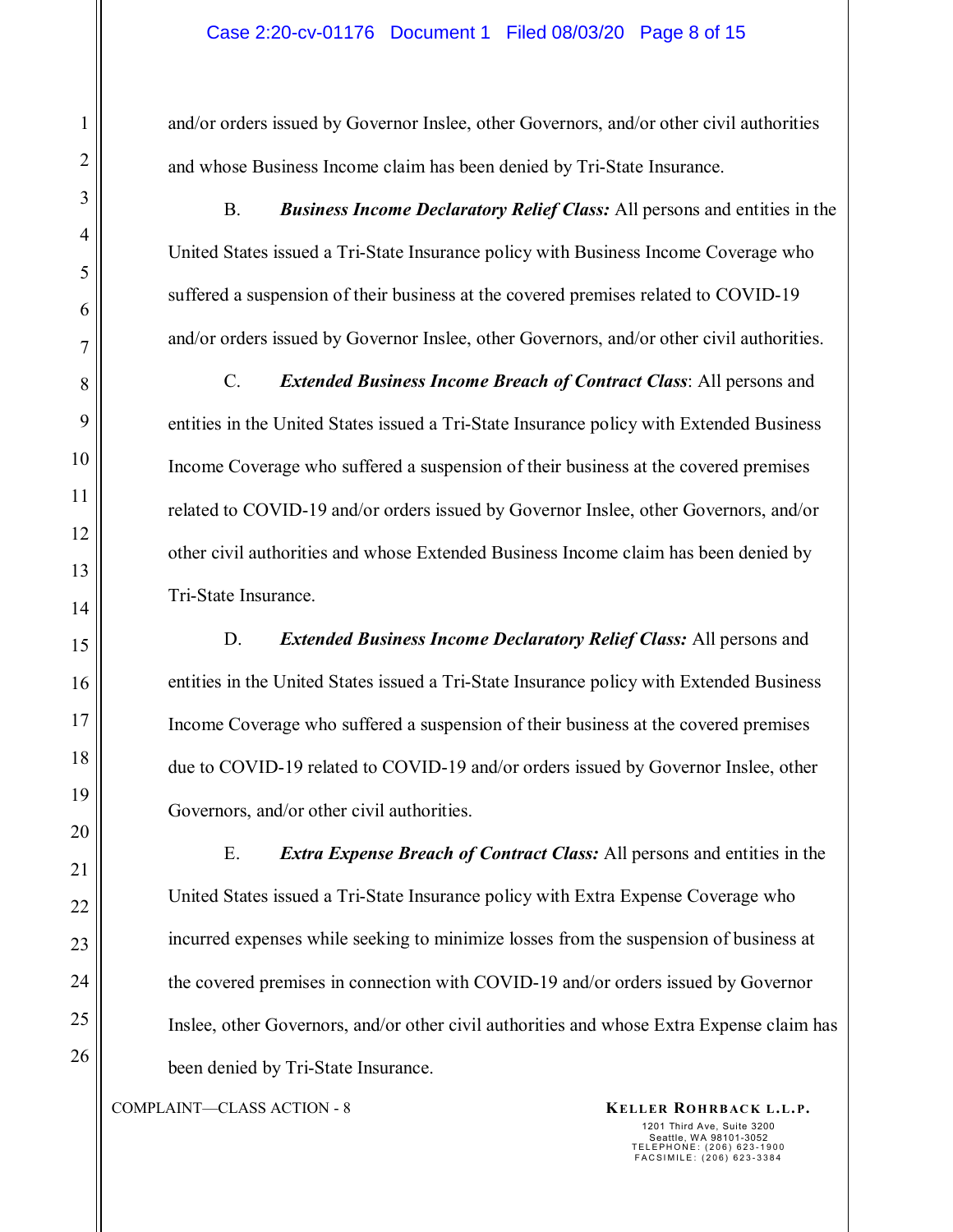F. *Extra Expense Declaratory Relief Class:* All persons and entities in the United States issued a Tri-State Insurance policy with Extra Expense Coverage who incurred expenses while seeking to minimize losses from the suspension of their business at the covered premises in connection with COVID-19 and/or orders issued by Governor Inslee, other Governors, and/or other civil authorities.

G. *Civil Authority Breach of Contract Class:* All persons and entities in the United States issued a Tri-State Insurance policy with Civil Authority Coverage who suffered a loss of business income and/or extra expense related to the impact of COVID-19 and/or orders issued by Governor Inslee, other Governors, and/or other civil authorities and whose Civil Authority claim has been denied by Tri-State Insurance.

H. *Civil Authority Declaratory Relief Class:* All persons and entities in the United States issued a Tri-State Insurance policy with Civil Authority Coverage who suffered a loss of business income and/or extra expense related to COVID-19 and/or orders issued by Governor Inslee, other Governors, and/or other civil authorities.

42. Excluded from the Classes are Defendant's officers, directors, and employees; the judicial officers and associated court staff assigned to this case; and the immediate family members of such officers and staff. Plaintiff reserves the right to amend the Class definition based on information obtained in discovery.

43. This action may properly be maintained on behalf of each proposed Class under the criteria of Rule 23 of the Federal Rules of Civil Procedure.

44. **Numerosity**: The members of the Class are so numerous that joinder of all members would be impractical. Plaintiff is informed and believes that each proposed Class has

COMPLAINT—CLASS ACTION - 9 **KELLER ROHRBACK L.L.P.** 

1

2

3

4

5

6

7

8

9

10

11

12

13

14

15

16

17

18

19

20

21

22

23

24

25

26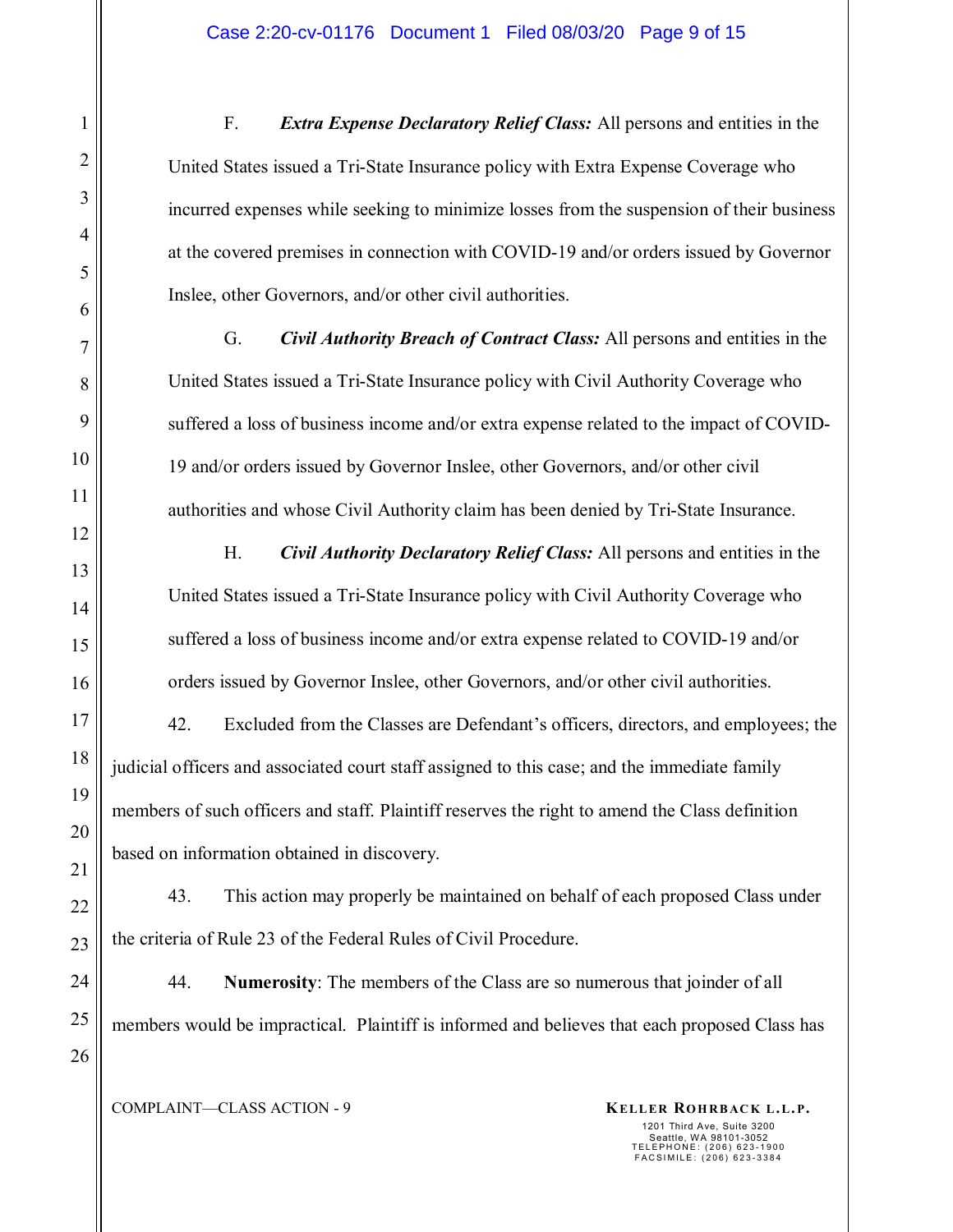hundreds of members. The precise number of class members can be ascertained through discovery, which will include Defendant's records of policyholders.

45. **Commonality and Predominance**: Common questions of law and fact predominate over any questions affecting only individual members of the Class. Common questions include, but are not limited to, the following:

A. Whether the class members suffered covered losses based on common policies issued to members of the Class;

B. Whether Tri-State Insurance acted in a manner common to the Class by wrongfully denying claims for coverage relating to COVID-19 and/or orders issued by Governor Inslee, other Governors, and/or other civil authorities on the same grounds and/or otherwise in breach of the law of contracts;

C. Whether Business Income coverage in Tri-State Insurance's policies of insurance applies to a suspension of practice relating to COVID-19 and/or orders issued by Governor Inslee, other Governors, and/or other civil authorities;

D. Whether Extended Business Income coverage in Tri-State Insurance's policies of insurance applies to a suspension of practice relating to COVID-19 and/or orders issued by Governor Inslee, other Governors, and/or civil authorities;

E. Whether Extra Expense coverage in Tri-State Insurance's policies of insurance applies to efforts to minimize a loss relating to COVID-19 and/or orders issued by Governor Inslee, other Governors, and/or other civil authorities;

F. Whether Civil Authority coverage in Tri-State Insurance's policies of insurance applies to a suspension of practice relating to COVID-19 and/or orders issued by Governor Inslee, other Governors, and/or civil authorities;

COMPLAINT—CLASS ACTION - 10 **KELLER ROHRBACK L.L.P.** 

1201 Third Ave, Suite 3200

Seattle, WA 98101-3052 TELEPHONE: (206) 623-1900 FACSIMILE: (206) 623-3384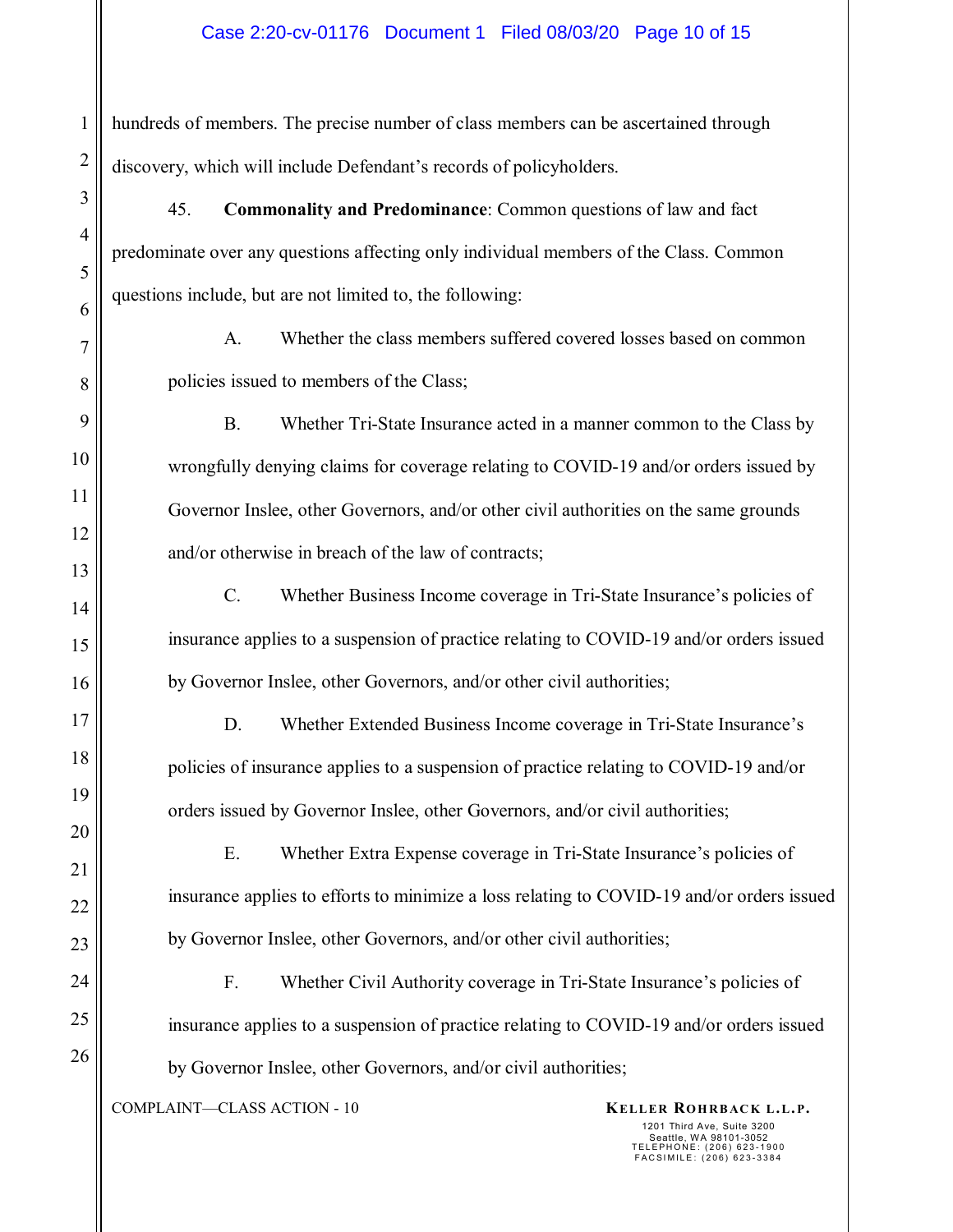G. Whether Tri-State Insurance has breached its contracts of insurance through a blanket denial of all claims based on Business Income, income loss or closures related to COVID-19 and/or orders issued by Governor Inslee, other Governors, and/or other civil authorities;

H. Whether, because of Defendant's conduct, Plaintiff and the class members have suffered damages; and if so, the appropriate amount thereof; and

I. Whether, because of Defendant's conduct, Plaintiff and the class members are entitled to equitable and declaratory relief, and if so, the nature of such relief.

46. **Typicality**: Plaintiff's claims are typical of the claims of the members of the classes. Plaintiff and all the members of the classes have been injured by the same wrongful practices of Tri-State Insurance. Plaintiff's claims arise from the same practices and course of conduct that give rise to the claims of the members of the Class and are based on the same legal theories.

47. **Adequacy**: Plaintiff will fully and adequately assert and protect the interests of the classes and has retained class counsel who are experienced and qualified in prosecuting class actions. Neither Plaintiff nor its attorneys have any interests contrary to or in conflict with the Class.

48. **Federal Rule of Civil Procedure 23(b)(1), the Risk of Inconsistent or Varying Adjudications and Impairment to Other Class Members' Interests**: Plaintiff seeks adjudication as to the interpretation, and resultant scope, of Defendant's policies, which are common to all members of the class. The prosecution of separate actions by individual members of the classes would risk inconsistent or varying interpretations of those policy terms and create

1

2

3

4

5

6

7

COMPLAINT—CLASS ACTION - 11 **KELLER ROHRBACK L.L.P.**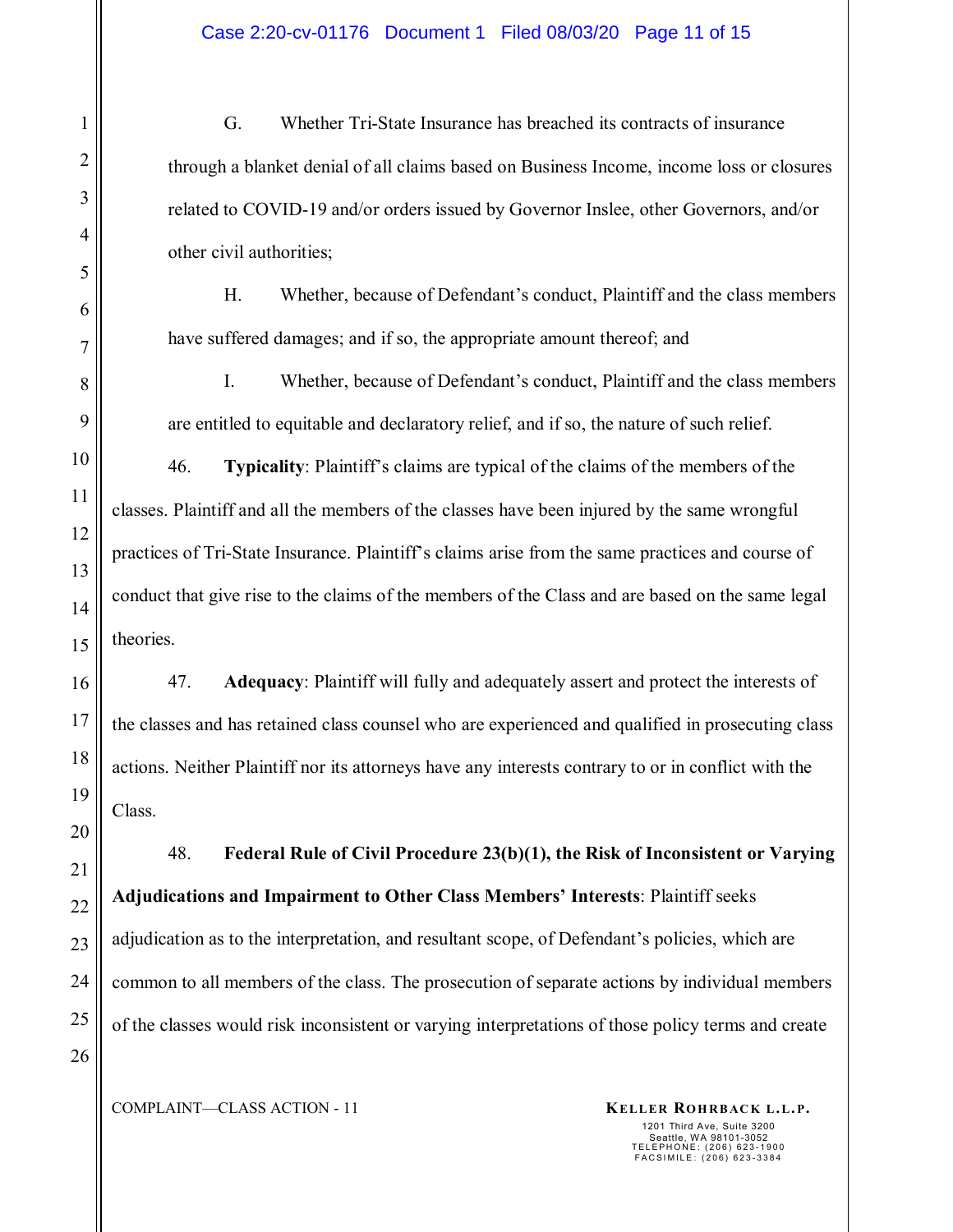inconsistent standards of conduct for Defendant. The policy interpretations sought by Plaintiff could also impair the ability of absent class members to protect their interests.

# 49. **Federal Rule of Civil Procedure 23(b)(2), Declaratory and Injunctive Relief**:

Defendant acted or refused to act on grounds generally applicable to Plaintiff and other members of the proposed classes making injunctive relief and declaratory relief appropriate on a classwide basis.

50. **Federal Rule of Civil Procedure 23(b)(3), Superiority**: A class action is superior to all other available methods of the fair and efficient adjudication of this lawsuit. While the aggregate damages sustained by the classes are likely to be in the millions of dollars, the individual damages incurred by each class member may be too small to warrant the expense of individual suits. Individual litigation creates a risk of inconsistent and/or contradictory decisions and the court system would be unduly burdened by individual litigation of such cases. A class action would result in a unified adjudication, with the benefits of economies of scale and supervision by a single court.

## **VI. CAUSES OF ACTION**

## **Count One—Declaratory Judgment**

*(Brought on behalf of the Business Income Declaratory Relief Class, Extended Business Income Declaratory Relief Class, Extra Expense Declaratory Relief Class, and Civil Authority Declaratory Relief Class)* 

51. Previous paragraphs alleged are incorporated herein.

52. This is a cause of action for declaratory judgment pursuant to the Declaratory

Judgment Act, codified at 28 U.S.C. § 2201.

25 26

1

2

3

4

5

6

7

8

9

10

11

12

13

14

15

16

17

18

19

20

21

22

23

24

COMPLAINT—CLASS ACTION - 12 **KELLER ROHRBACK L.L.P.**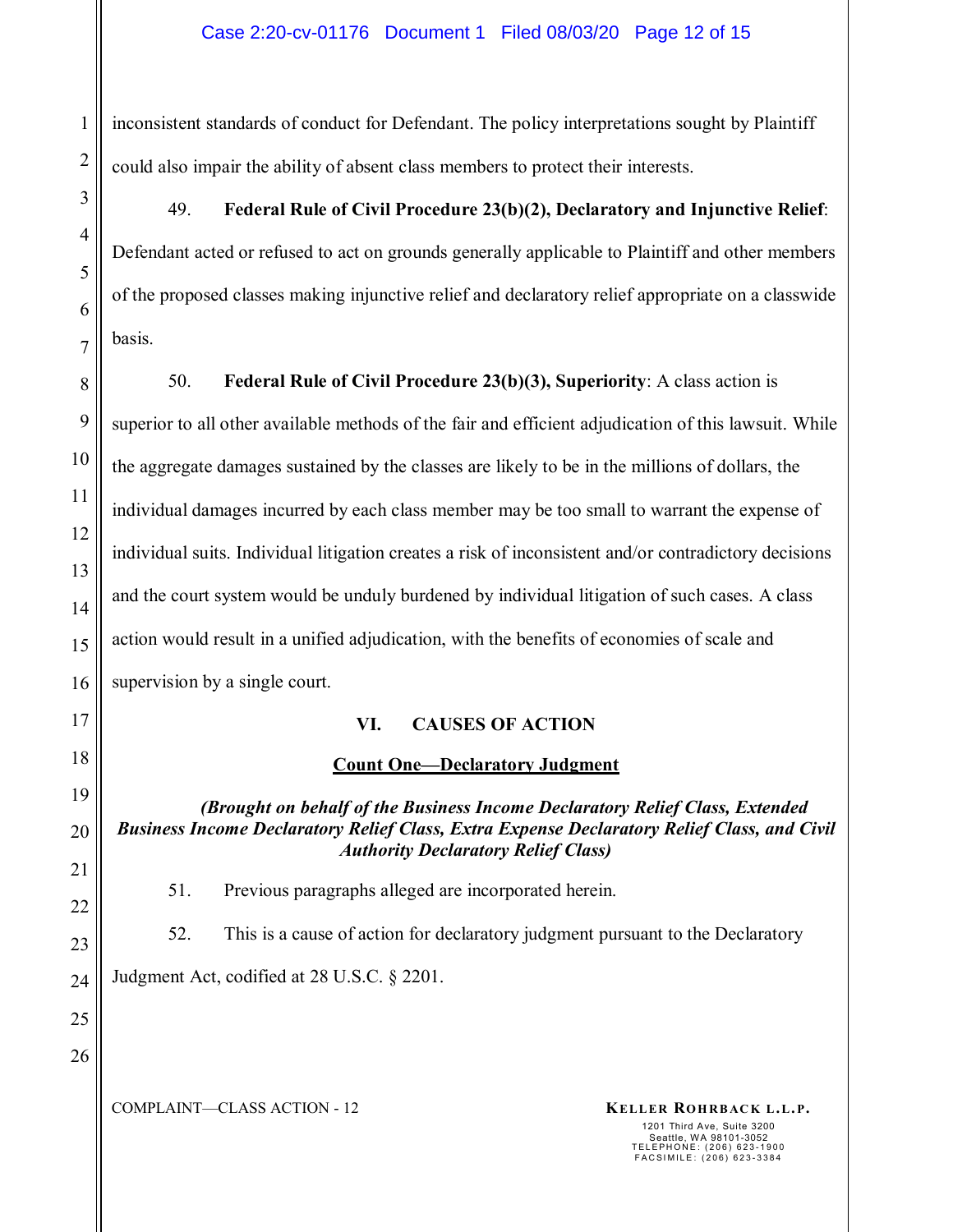Case 2:20-cv-01176 Document 1 Filed 08/03/20 Page 13 of 15

COMPLAINT—CLASS ACTION - 13 **KELLER ROHRBACK L.L.P.**  1201 Third Ave, Suite 3200 Seattle, WA 98101-3052 TELEPHONE: (206) 623-1900 FACSIMILE: (206) 623-3384 1 2 3 4 5 6 7 8 9 10 11 12 13 14 15 16 17 18 19 20 21 22 23 24 25 26 53. Plaintiff brings this cause of action on behalf of the Business Income Coverage Declaratory Relief Class, Extended Business Income Declaratory Relief Class, Extra Expense Declaratory Relief Class, and Civil Authority Declaratory Relief Class. 54. Plaintiff seeks a declaratory judgment declaring that Plaintiff's and class members losses and expenses resulting from the interruption of their business are covered by the Policy. 55. Plaintiff seeks a declaratory judgment declaring that Tri-State Insurance is responsible for timely and fully paying all such claims. **Count Two—Breach of Contract**  *(Brought on behalf of the Business Income Breach of Contract Class, Extended Business Income Breach of Contract Class, Extra Expense Breach of Contract Class, and Civil Authority Breach of Contract Class)*  56. Previous paragraphs alleged are incorporated herein. 57. Plaintiff brings this cause of action on behalf of the Business Income Coverage Breach of Contract Class, Extended Business Income Breach of Contract Class, Extra Expense Breach of Contract Class, and Civil Authority Breach of Contract Class. 58. The Policy is a contract under which Plaintiff and the class paid premiums to Tri-State Insurance in exchange for Tri-State Insurance's promise to pay Plaintiff and the class for all claims covered by the Policy. 59. Plaintiff has paid its insurance premiums. 60. Tri-State Insurance denied coverage for Plaintiff and other similarly situated policyholders.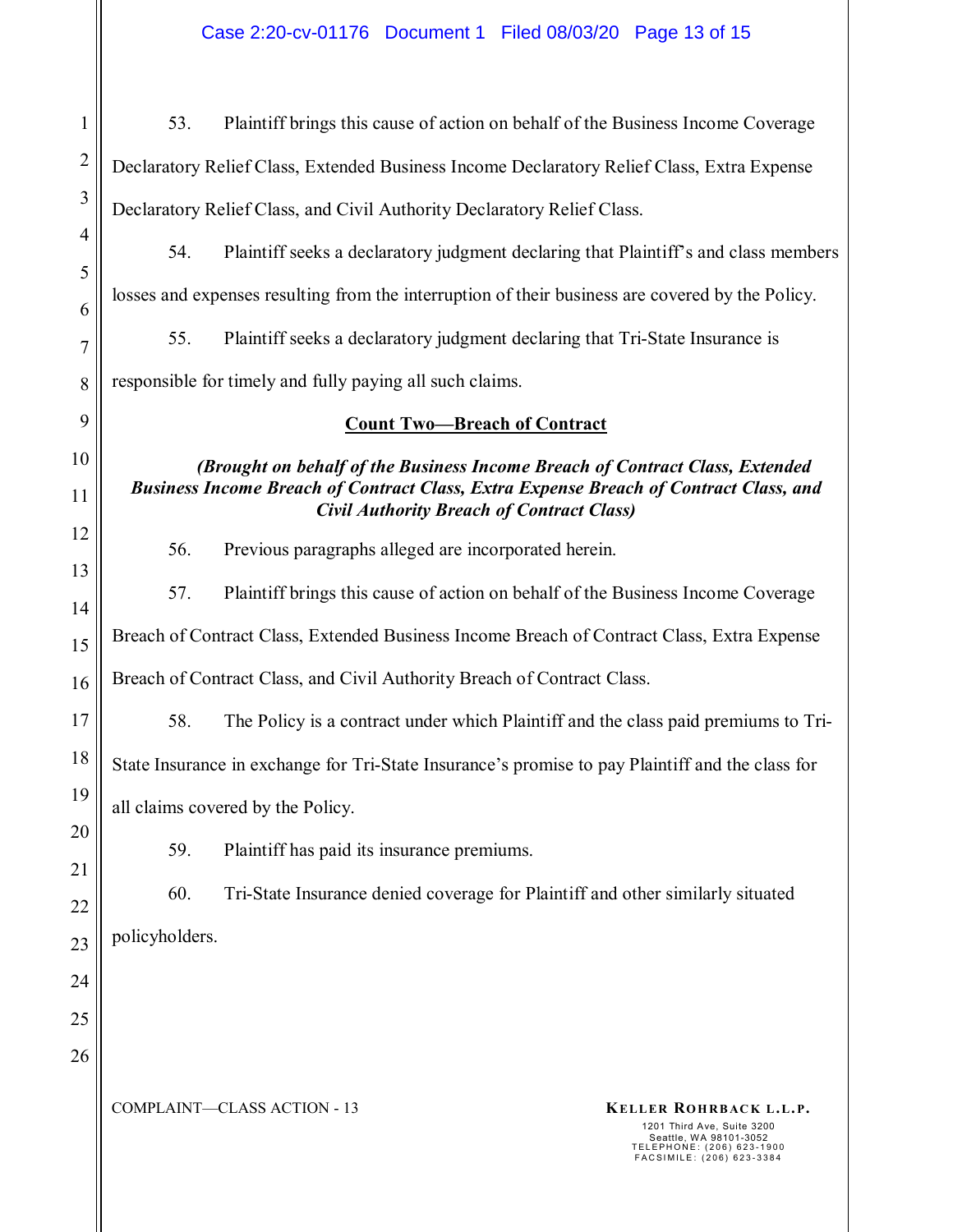| $\mathbf{1}$   | 61.                                                                                         | Denying coverage for the claim is a breach of the insurance contract.                                                                                                          |  |  |  |
|----------------|---------------------------------------------------------------------------------------------|--------------------------------------------------------------------------------------------------------------------------------------------------------------------------------|--|--|--|
| $\overline{2}$ | 62.<br>Plaintiff is harmed by the breach of the insurance contract by Tri-State Insurance.  |                                                                                                                                                                                |  |  |  |
| 3              | VII.<br><b>REQUEST FOR RELIEF</b>                                                           |                                                                                                                                                                                |  |  |  |
| $\overline{4}$ | 1.                                                                                          | Class action status under Fed. R. Civ. P. 23.                                                                                                                                  |  |  |  |
| 5              | 2.                                                                                          | A declaratory judgment that the policy or policies cover Plaintiff's losses and                                                                                                |  |  |  |
| 6              | expenses resulting from the interruption of Plaintiff's business related to COVID-19 and/or |                                                                                                                                                                                |  |  |  |
| $\overline{7}$ |                                                                                             |                                                                                                                                                                                |  |  |  |
| 8              | orders issued by Governor Inslee, other Governors, and/or other authorities.                |                                                                                                                                                                                |  |  |  |
| 9              | A declaratory judgment that Defendant is responsible for timely and fully paying<br>3.      |                                                                                                                                                                                |  |  |  |
| 10             | all such losses.                                                                            |                                                                                                                                                                                |  |  |  |
| 11             | 4.                                                                                          | Damages.                                                                                                                                                                       |  |  |  |
| 12             | 5.                                                                                          | Pre- and post-judgment interest at the highest allowable rate.                                                                                                                 |  |  |  |
| 13             | 6.                                                                                          | Reasonable attorney fees and costs.                                                                                                                                            |  |  |  |
| 14<br>15       | 7.                                                                                          | Such further and other relief as the Court shall deem appropriate.                                                                                                             |  |  |  |
| 16             |                                                                                             | VIII. JURY DEMAND                                                                                                                                                              |  |  |  |
| 17             | Plaintiff demands a jury trial on all claims so triable.                                    |                                                                                                                                                                                |  |  |  |
| 18             |                                                                                             |                                                                                                                                                                                |  |  |  |
| 19             |                                                                                             |                                                                                                                                                                                |  |  |  |
| 20             |                                                                                             |                                                                                                                                                                                |  |  |  |
| 21             | $\frac{1}{2}$                                                                               |                                                                                                                                                                                |  |  |  |
| 22             | $\frac{1}{2}$                                                                               |                                                                                                                                                                                |  |  |  |
| 23             | $\frac{1}{2}$                                                                               |                                                                                                                                                                                |  |  |  |
| 24             | $\frac{1}{2}$                                                                               |                                                                                                                                                                                |  |  |  |
| 25             | $\frac{1}{2}$                                                                               |                                                                                                                                                                                |  |  |  |
| 26             |                                                                                             |                                                                                                                                                                                |  |  |  |
|                |                                                                                             | <b>COMPLAINT-CLASS ACTION - 14</b><br>KELLER ROHRBACK L.L.P.<br>1201 Third Ave, Suite 3200<br>Seattle, WA 98101-3052<br>TELEPHONE: (206) 623-1900<br>FACSIMILE: (206) 623-3384 |  |  |  |